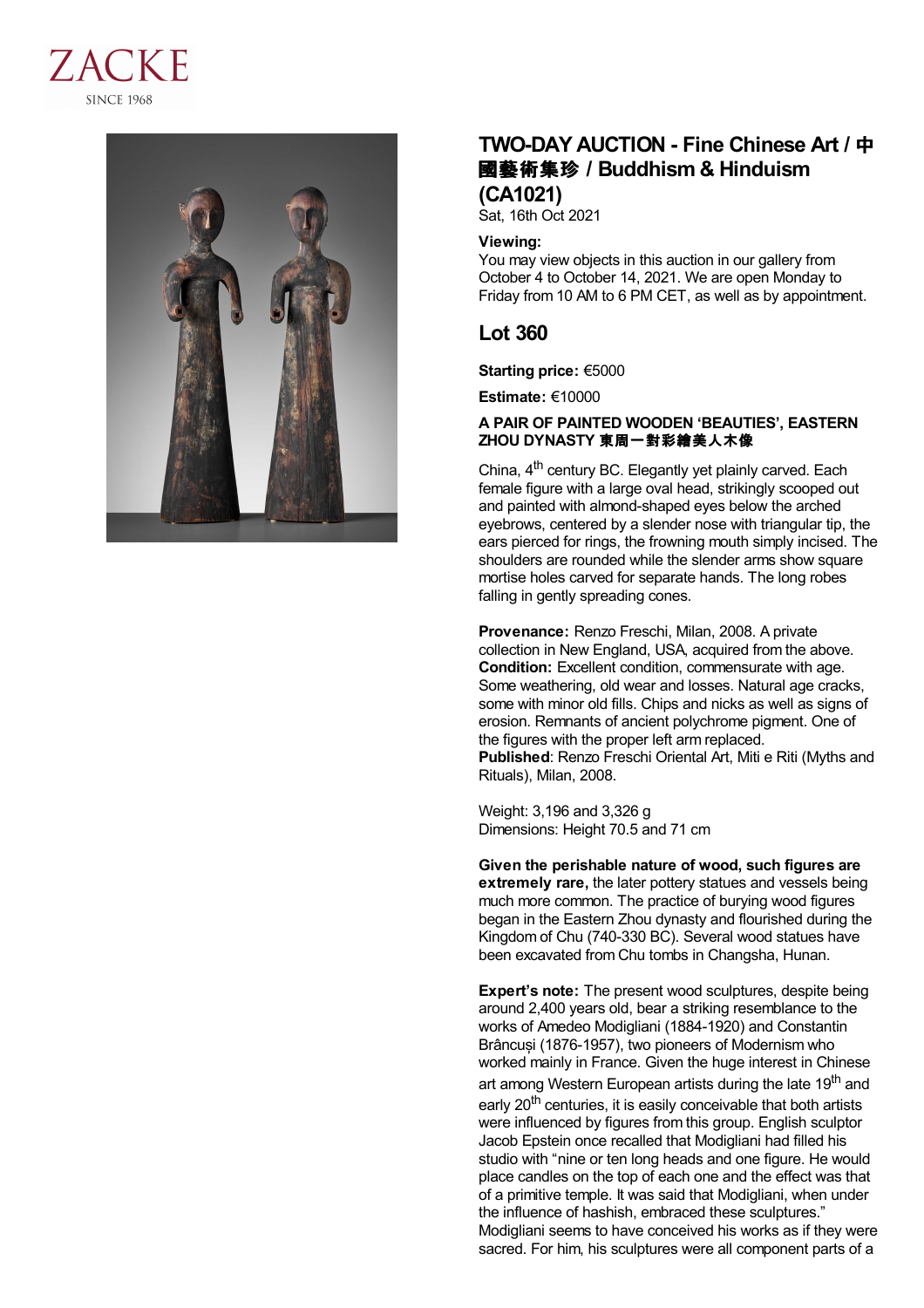vast, greater enterprise. Through his work, Modigliani had, by all accounts, come to dream of creating what he called a "**Temple of Beauty**". At the basis of Modigliani's sculptural vision was an innate concept of a sublime, timeless and allencompassing beauty. Today, debate continues to rage amongst art historians and other admirers of Modigliani's stone heads about the range and degree of impact brought to bear by such wide-ranging influences as African, Greek, Roman, Egyptian, Near-Eastern and Oriental art, upon his extraordinarily rich, elegant and multifaceted sculptures. Looking at the present pair of Zhou dynasty beauties, it becomes quite clear that Chinese sculpture must have played a certain role in the creation of Modigliani's iconic heads.

Literature comparison: For a closely related painted wood figure, dated to the Eastern Zhou, circa 3rd Century BC, see J.J. Lally & Co. Oriental Art, Two Thousand Years of Chinese Sculpture, New York, 2008, no. 2. Another closely related figure was included in the exhibition, Early Chinese art: 8th century BC - 9th century AD, Eskenazi, London, 6 June - 8 July 1995, no. 45.

**Auction result comparison:** Compare a pair of closely related painted wood figures of attendants, **also dated to the Eastern Zhou**, but of much smaller size (57.2 cm high), at Christie's New York in Fine Chinese Ceramics, Paintings and Works of Art on 21 March 2000, lot 193, **sold for USD 68,500 (USD 107,084 in today's currency).**

#### 東周一對彩繪美人木像

中國,公元前四世紀。雕琢優雅而樸素,每一個美女木像都有一 個巨大的橢圓形頭,在拱形眉毛下畫著杏仁形的眼,以一個三 角形尖端的細長鼻子為中心,耳朵穿孔用來佩戴耳環,小嘴簡 單地刻畫。削肩,而細長的手臂帶著為分開裝置的雙手雕刻的 方形榫眼。 長裙下垂輕微展開。

來源:米蘭Renzo Freschi 2008;美國新英格蘭區私人收藏,購 於上述收藏。

品相:品相極好,與年齡相稱。 一些風化、舊磨損和缺損, 自然 年齡裂縫,有些帶有輕微的舊填充。 切屑和刻痕以及侵蝕跡象。 彩繪殘餘。一個人像左手臂經過替換。

出版**:** Renzo Freschi Oriental Art, Miti e Riti (Myths and Rituals), 米蘭, 2008。

重量:3,196 及 3,326 克 尺寸:高70.5 與 71 厘米

專家注釋:儘管現在的木像已有約 2400 年的歷史,但與 Amedeo Modigliani (1884-1920)和 Constantin Brâncuși(1876-1957)這兩位法國現代主義先驅的作品有著驚 人的相似之處。鑑於 19 世紀末和 20 世紀初西歐藝術家對中國 藝術的濃厚興趣,不難想像這兩位藝術家都受到了這類造像的 影響。英國雕塑家Jacob Epstein曾回憶說,Modigliani的工作室 裡擺滿了"九個或十個長頭和一個人物"。他"會在每根蠟燭的頂 部放置蠟燭,效果就像一座原始寺廟。據說Modigliani在大麻的 影響下接受了這些雕塑。" Modigliani似乎認為他的作品是神聖 的。對他來說,他的雕塑都是一個龐大而偉大事業的組成部分。 眾所周知,Modigliani通過他的工作,夢想著創造一座他所謂 的"美麗之殿"。Modigliani雕塑視覺的基礎是一種崇高、永恆和 包羅萬象的美的與生俱來的概念。今天,藝術史學家和 Modigliani石像的崇拜者繼續激烈爭論討論非洲、希臘、羅馬、 埃及、近東和東方藝術等對他的影響的範圍和程度。看看現在 這對周朝美女,很明顯,中國雕塑在Modigliani標誌性頭像的創 作中起到了一定的作用。

拍賣結果比較:一對東周彩繪侍者木像,尺寸更小 (高57.2 厘 米), 見紐約佳士得 Fine Chinese Ceramics, Paintings and Works of Art 2000年3月21日,lot 193, 售價**USD 68,500**